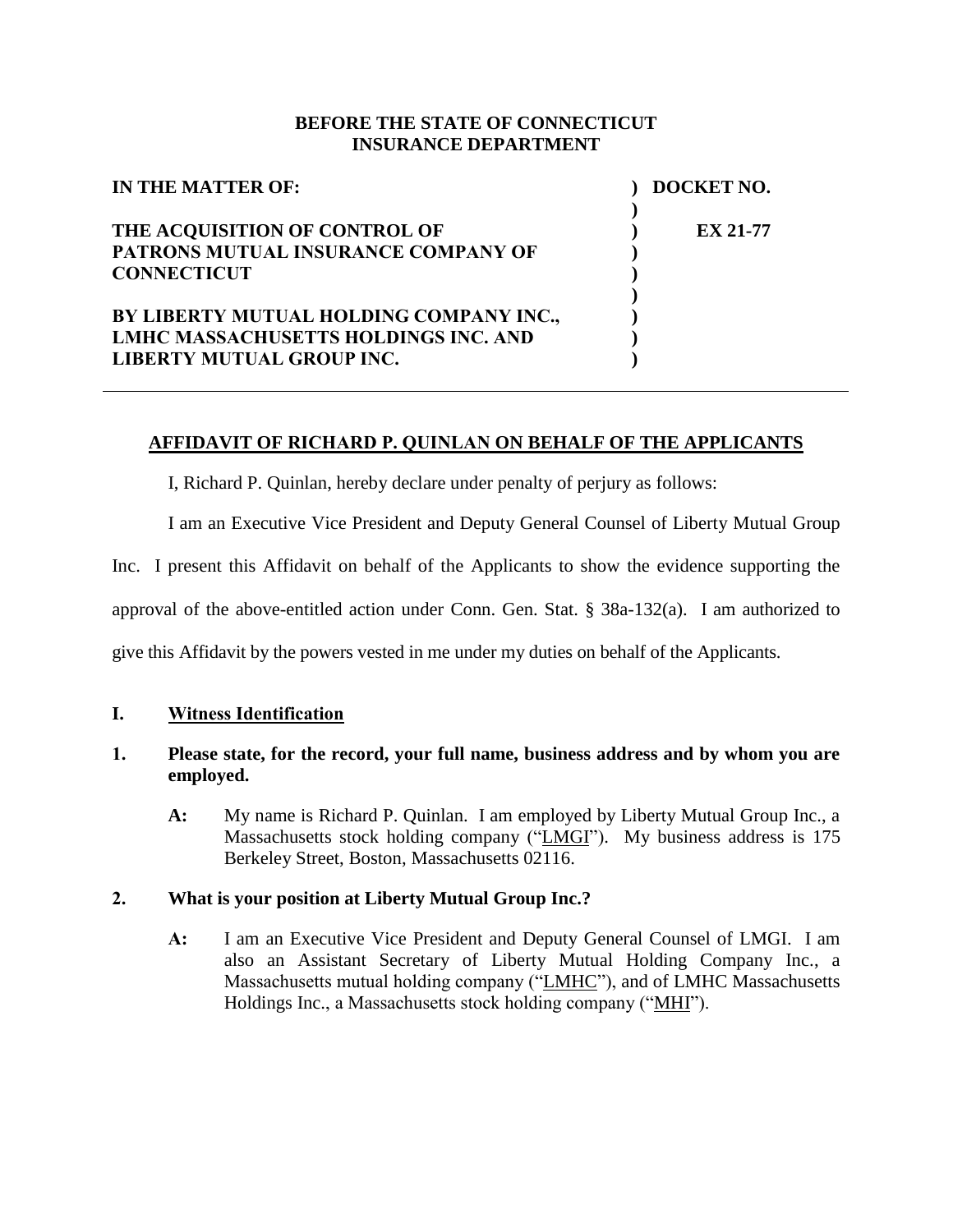### **3. Please identify your responsibilities as Executive Vice President and Deputy General Counsel.**

**A:** I provide counsel and advice with respect to various transactional and other general corporate law matters including acquisitions, governance, insurance regulatory matters and financing projects.

## **4. Please describe your educational background and any other professional titles or positions held.**

**A:** I received a B.A. from Boston College in 1980, and a J.D. and M.B.A. from Boston College in 1984. I am admitted to practice as an attorney in the Commonwealth of Massachusetts.

### **5. How long have you been employed by Liberty Mutual?**

**A:** I have been employed by a Liberty Mutual affiliate since 2000, and have served in my current role for approximately 16 years.

### **6. Please describe your previous employment.**

**A:** From 1996 to 2000, I was General Counsel, Chief Financial Officer, Treasurer and Secretary of Occupational Health +Rehabilitation, Inc., a publicly-traded corporation specializing in occupational health services and work-related injuries. From 1991 to 1996, I was Senior Vice President and General Counsel of Advantage Health Corporation, a publicly traded corporation and a provider of physical rehabilitation, skilled nursing, home health and senior/assisted living services in the Northeast United States. From 1985 to 1991, I was at the law firm of Nutter, McClennon & Fish in Boston, Massachusetts, and served as a junior partner my final two years there. From 1984 to 1985, I was an associate at the law firm of Warner & Stackpole, also in Boston.

### **7. Please explain for the record your purpose for providing this testimony here today.**

**A:** I am providing testimony in support of the proposed acquisition of control of Patrons Mutual Insurance Company of Connecticut, a property and casualty mutual insurance company domiciled in Connecticut (the "Domestic Insurer"), by LMHC, MHI and LMGI (collectively, the "Applicants").

The Domestic Insurer is controlled by State Automobile Mutual Insurance Company, a property and casualty mutual insurance company domiciled in Ohio ("SAM"). Following the consummation of the "Proposed Transaction," SAM will become a wholly owned indirect subsidiary of LMHC, and LMHC will become the new ultimate controlling person of each of SAM and, through SAM's control of the Domestic Insurer under the affiliation arrangement in place between SAM and the Domestic Insurer, the Domestic Insurer.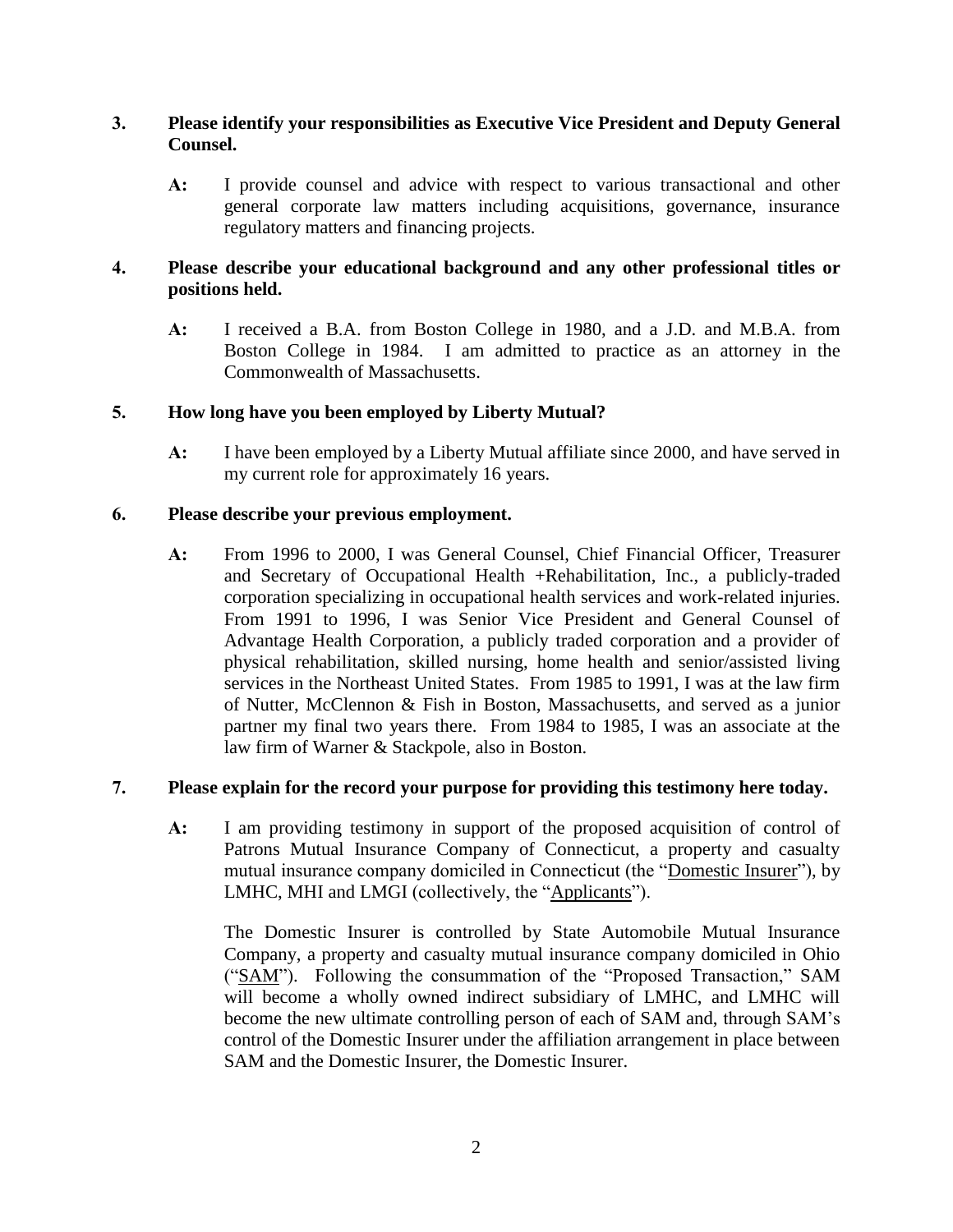## **8. Have you been authorized by the Applicants to speak on their behalf at this hearing?**

**A:** Yes, I am authorized to testify on behalf of the Applicants at this hearing.

## **9. Please identify the Applicants on the Form A Statement.**

**A:** The Applicants in this proceeding are LMHC, MHI and LMGI.

### **10. Are you familiar with the Proposed Transaction and the Form A Statement which is the subject of this hearing?**

**A:** Yes. In my position as Executive Vice President and Deputy General Counsel, I have been involved in all significant legal decisions regarding the Proposed Transaction, including board discussions, the diligence review, negotiations, execution of definitive agreements and pursuing all necessary regulatory approvals. I have also consulted with our business personnel on various issues related to the Proposed Transaction and generally have personal knowledge of Liberty Mutual's internal business considerations and planning in connection with the Proposed Transaction.

In connection with the Proposed Transaction, I have reviewed and am familiar with the Form A Statement and the exhibits attached thereto filed by the Applicants with the Connecticut Insurance Department (the "Department"), originally dated August 6, 2021 and as amended and restated on December 9, 2021 (as supplemented, the "Form A Statement"), and the supplemental filings and submissions made by the Applicants to the Department in connection with the Form A Statement, including the Form E (Pre-Acquisition Notification) dated August 6, 2021 (the "Form E").

# **11. Does the Form A Statement accurately describe the Proposed Transaction?**

**A:** Yes, the Form A Statement accurately describes the Proposed Transaction.

# **II. Procedural Matters**

# **12. Did the Applicants send to the Domestic Insurer a copy of the Form A Statement?**

**A:** Yes. The Applicants sent copies of the original Form A Statement and the amended and restated Form A Statement to the Domestic Insurer, through its outside counsel, on August 6, 2021 and December 21, 2021, respectively, via a secure File Transfer Site.

### **13. Did the Applicants receive notice of the public hearing?**

**A:** Yes. The Applicants, through their outside counsel, received formal notice of the hearing from the Department on December 29, 2021.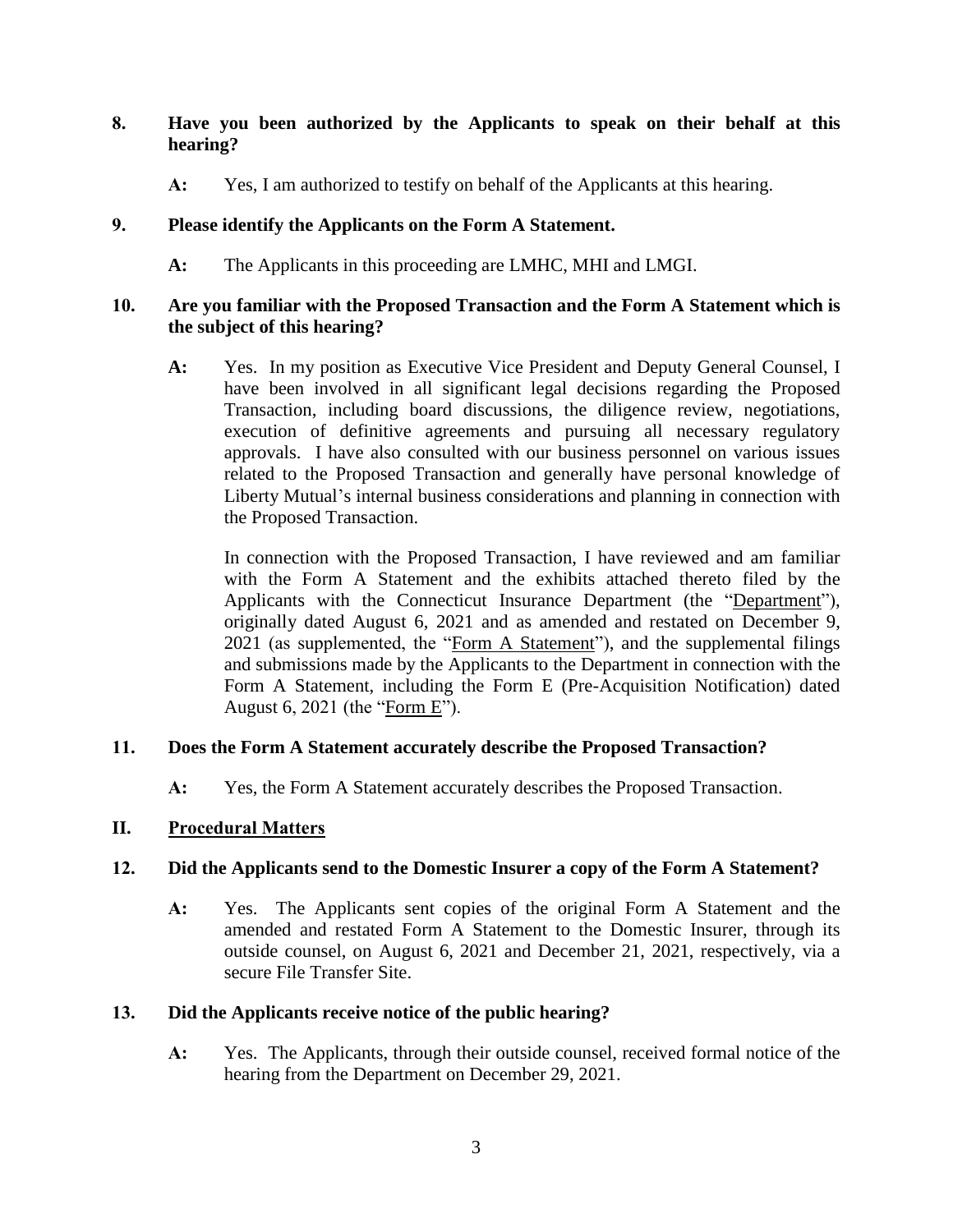### **14. Did the Domestic Insurer receive at least seven days' notice of the public hearing?**

**A:** Yes. The Domestic Insurer received notice of the hearing from the Applicants on December 30, 2021.

### **15. Was notice of the public hearing published?**

**A:** Yes. The Applicants caused notice of the public hearing to be published in the following nine newspapers: Burlington Free Press, Hartford Courant, Boston Globe, The Day, Providence Journal, Worcester Telegram, New Haven Register, Pittsfield- Berkshire Eagle and The Republican.

## **16. How did you identify these nine newspapers for publication of the notice?**

**A:** We understand from the Domestic Insurer that, outside of policy papers, members are accustomed to receiving notice of annual meetings via publication in these newspapers.

## **17. Have there been any material changes with respect to the information provided or required in the Form A Statement since the Form A Statement was filed by the Applicants?**

**A:** Other than the supplemental information provided to the Department prior to today's date, there have not been any material changes to the Form A Statement since the time it was filed by the Applicants.

# **III. Overview of the Proposed Transaction**

## **18. Please briefly state the method by which the Applicants propose to acquire control of the Domestic Insurer?**

**A:** On July 12, 2021, LMHC, Pymatuning, Inc., an Ohio corporation and wholly owned indirect subsidiary of LMHC ("Merger Sub I"), and Andover, Inc., an Ohio corporation and wholly owned direct subsidiary of LMHC ("Merger Sub II"), entered into an Agreement and Plan of Merger and Combination (the "Merger Agreement") with State Auto Financial Corporation, a publicly traded Ohio corporation ("STFC"), and SAM, pursuant to which LMHC has agreed to acquire SAM and STFC (the "Proposed Transaction").

Under the terms of the Merger Agreement, the parties will effectuate the Proposed Transaction through a mutual transaction which will entail the reorganization of SAM effectuated through a merger of Merger Sub II with and into SAM, with SAM surviving as an Ohio domiciled reorganized stock insurance subsidiary of LMHC (SAM, as so reorganized, "Reorganized SAM"), and the merger of Merger Sub I with and into STFC, with STFC surviving such merger as the surviving corporation (the "STFC Merger"). At the effective time of the Proposed Transaction, voting, distribution, demutualization, and dividend rights granted to SAM members, either by law or by the organizational documents of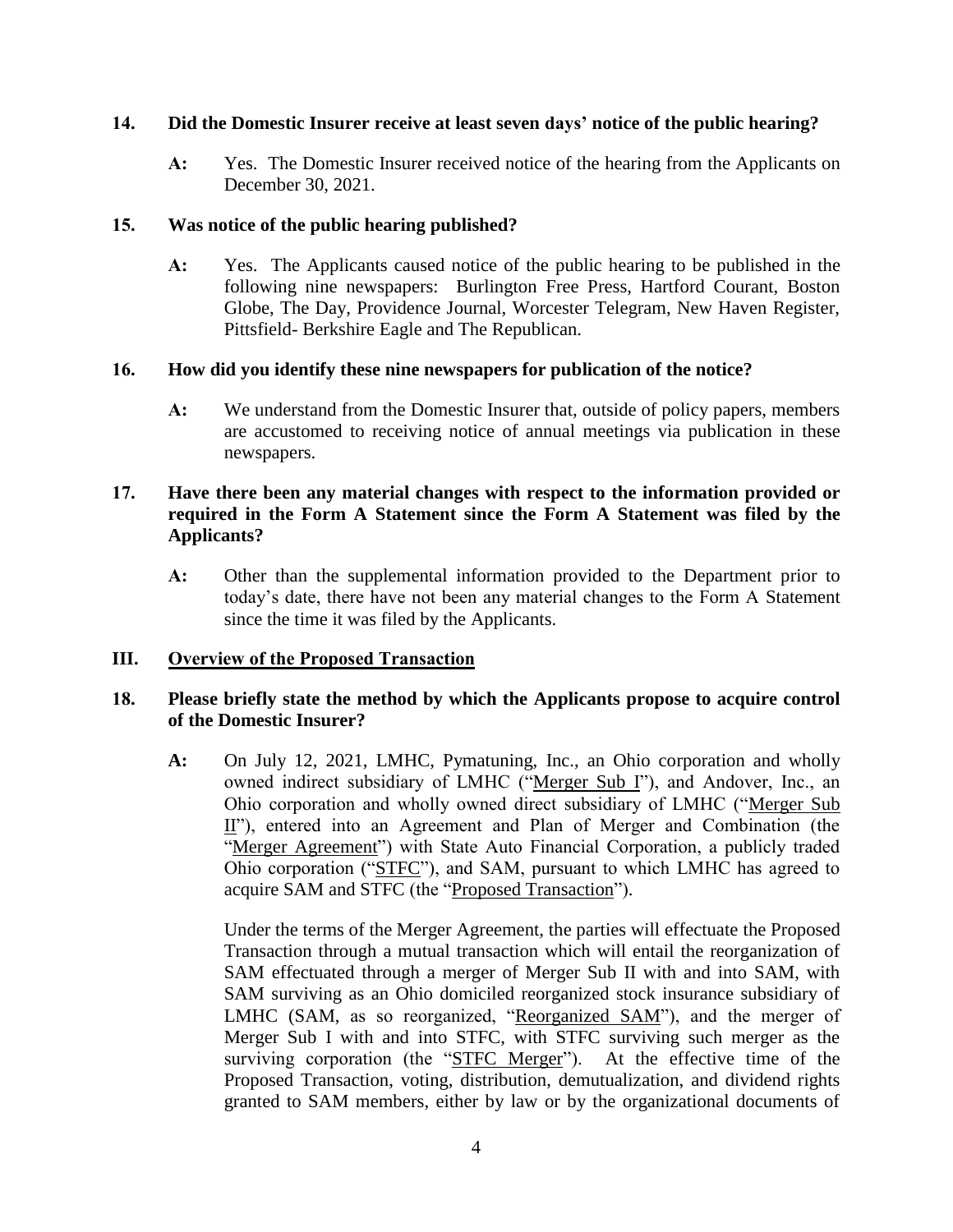SAM, will be extinguished, and the SAM members shall immediately become LMHC members and receive equity rights in LMHC with the same voting, distribution, dividend and demutualization rights granted to members of LMHC. Such rights will continue so long as such LMHC member's related policy remains in force.

In the days following the closing of the Proposed Transaction (the "Closing"), LMHC intends to contribute all of the common stock of Reorganized SAM to its direct, wholly owned subsidiary, MHI, which will, in turn, immediately contribute all of such common stock to its direct, wholly owned subsidiary, LMGI. In addition, in the days following the Closing, LMGI intends to contribute all of the common stock it holds in STFC as a result of the STFC Merger to Reorganized SAM.

Following the consummation of the Proposed Transaction and such subsequent contributions, (i) LMGI will directly own 100% of the issued and outstanding shares of capital stock of Reorganized SAM, and (ii) Reorganized SAM will directly own 100% of the issued and outstanding shares of capital stock of STFC. As a result, Reorganized SAM will become a wholly owned indirect subsidiary of LMHC, and LMHC will become the new ultimate controlling person of each of Reorganized SAM and, through SAM's control of the Domestic Insurer under the affiliation arrangement in place between SAM and the Domestic Insurer, the Domestic Insurer.

In 2007, the Domestic Insurer's members voted to approve a change in control of the Domestic Insurer via a mutual affiliation transaction with SAM. By virtue of that arrangement, and as approved by the Department at the time it was made, SAM is the Domestic Insurer's ultimate controlling person. Accordingly, by virtue of that arrangement (which will remain in place following the consummation of the Proposed Transaction), LMHC will become the ultimate controlling person of the Domestic Insurer. The members of the Domestic Insurer, however, will remain members of the Domestic Insurer. None of the rights of the members of the Domestic Insurer as a mutual insurer, as set by Connecticut law and the Domestic Insurer's organizational documents, will be altered, amended or adversely affected by the Proposed Transaction.

#### **19. Is the completion of the Proposed Transaction subject to the satisfaction of closing conditions?**

**A:** The Closing is subject to the satisfaction or, to the extent permitted by applicable law, waiver of customary closing conditions, including but not limited to approval of the plan of reorganization by the SAM members and the Ohio Department of Insurance, approval of the STFC Merger by the STFC shareholders, expiration or termination of any waiting period under the Hart-Scott-Rodino Antitrust Improvements Act of 1976, as amended, which I will refer to as the HSR Act, and required governmental and regulatory approvals, including the approval of the Form A Statement which is the subject of this hearing.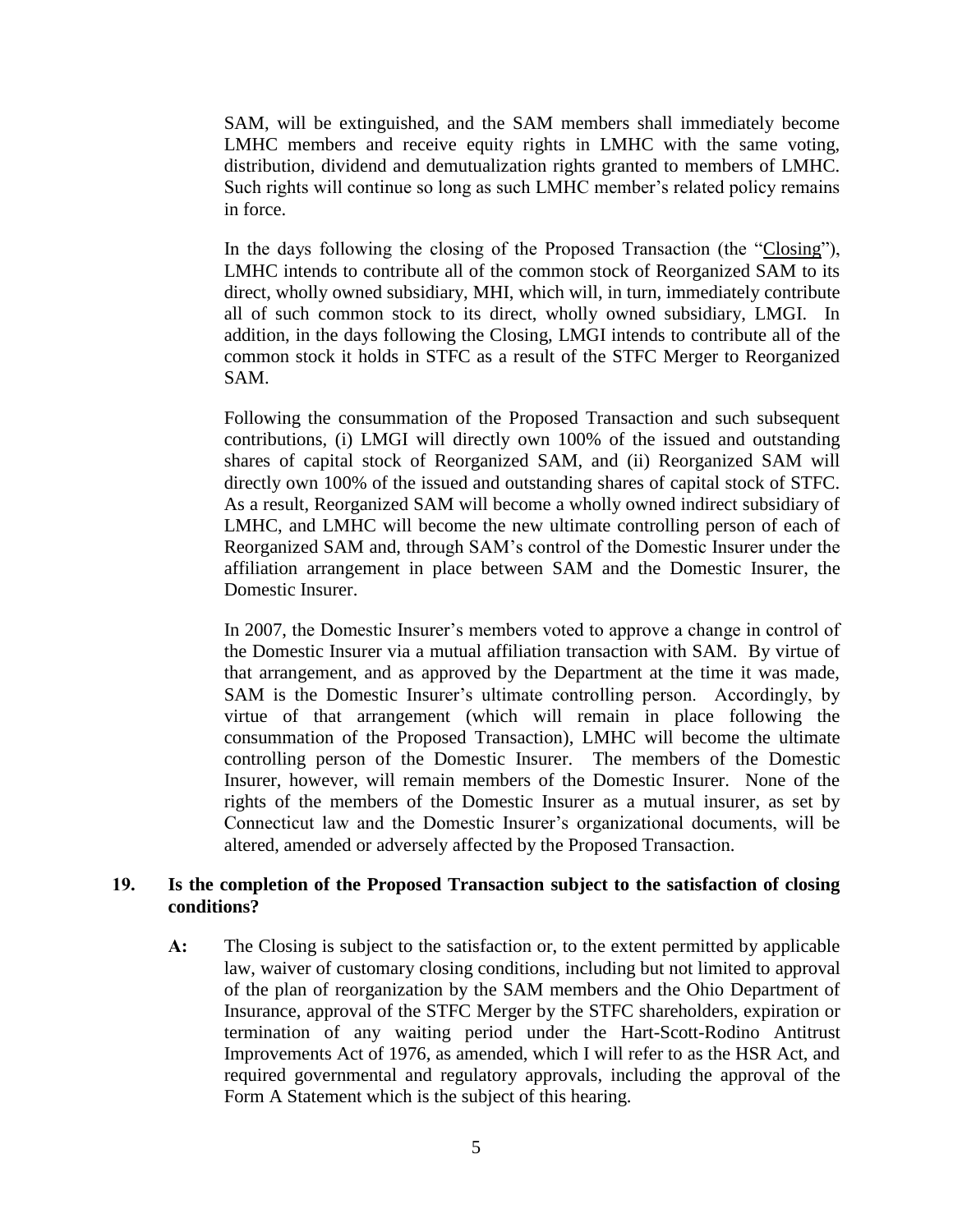On July 23, 2021, each of LMHC and SAM filed a notification under the HSR Act. The waiting period under the HSR Act expired on August 23, 2021, thereby providing clearance for the closing of the Proposed Transaction from a federal antitrust perspective. No objections to the Proposed Transaction have been raised by any insurance or other regulatory authority.

### **20. Has the Proposed Transaction been approved by the boards of directors of LMHC and SAM?**

**A:** Yes, each of LMHC's and SAM's board of directors has unanimously approved the Proposed Transaction.

### **21. Have the SAM members approved the plan of reorganization as contemplated in the Merger Agreement?**

**A:** At a special meeting of SAM members held on November 22, 2021, the members of SAM voted to approve the Plan of Reorganization and SAM's amended organizational documents, and to adopt the Merger Agreement, with approximately 88% of votes cast by SAM members in person (virtually) or by proxy at such meeting in favor of such proposal.

## **22. Have the STFC shareholders approved the merger of STFC and Merger Sub I as contemplated in the Merger Agreement?**

**A:** A meeting of the shareholders of STFC took place on September 29, 2021. STFC shareholders voted overwhelmingly to adopt the proposed merger agreement with 99.5% of shares voted in favor of the proposal to adopt the merger agreement.

### **IV. Statutory Criteria**

- **23. Pursuant to the laws of the State of Connecticut, the Commissioner of the Connecticut Insurance Department shall approve any merger or other acquisition of control unless, after a public hearing, he finds that such merger or acquisition of control would result in one or more of six adverse consequences, as set forth in Conn. Gen. Stat. § 38a-132(a)(1)-(6). The following questions relate to those criteria. Will the Proposed Transaction result in any of these six adverse consequences or violate any of these standards?**
	- **A:** No, the Proposed Transaction will not result in any such consequences or violations, and there are no circumstances as described in those statutory provisions that would cause the Commissioner to disapprove the proposed acquisition of control of the Domestic Insurer. Therefore, I respectfully submit that the proposed acquisition of control of the Domestic Insurer should be approved by the Commissioner.
- **24. First, following the consummation of the Proposed Transaction, will the Domestic Insurer be able to satisfy the requirements for the issuance of a license to write the line or lines of business for which it is presently licensed?**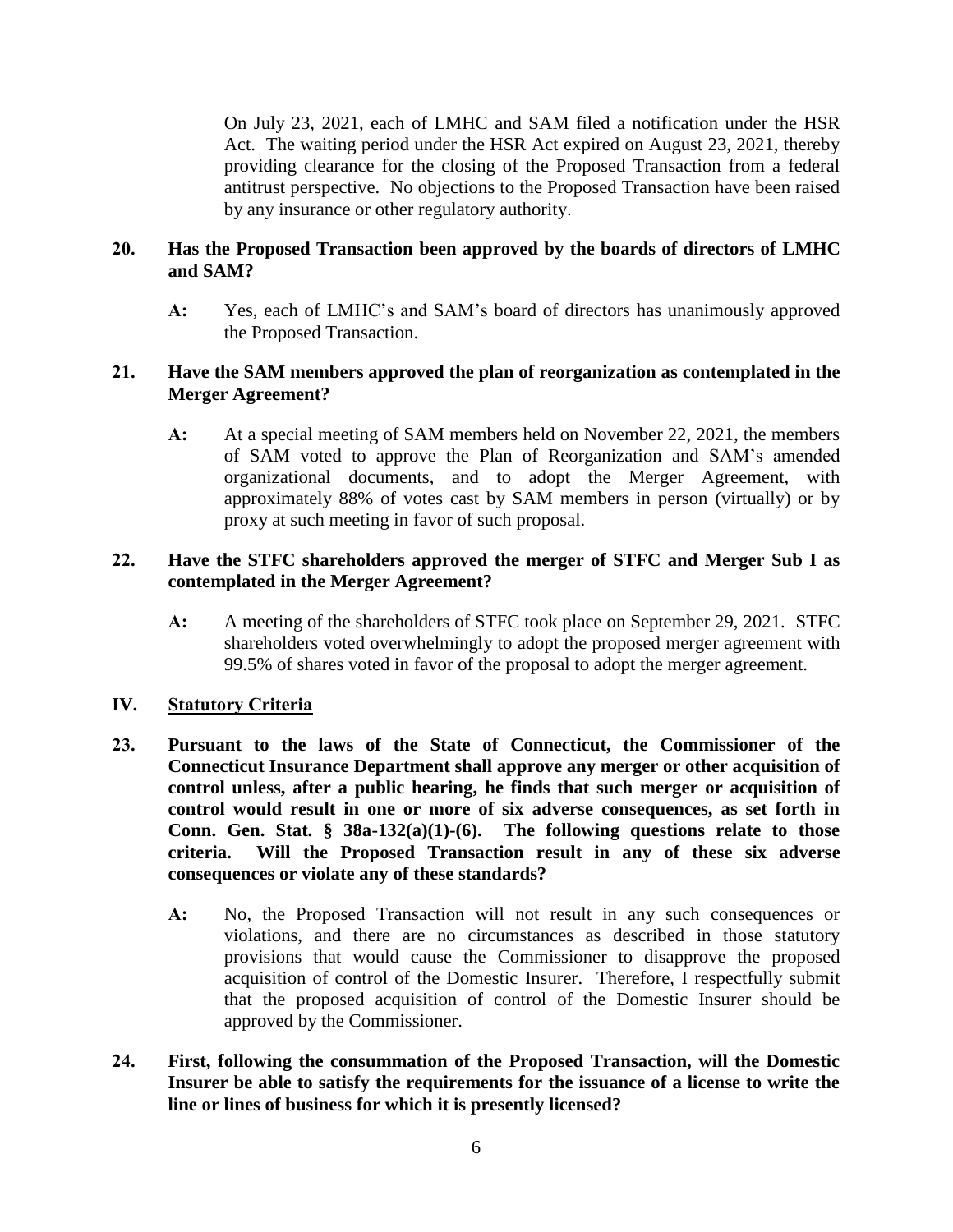**A:** Yes, following the consummation of the Proposed Transaction, the Domestic Insurer will be able to continue to satisfy the requirements for the issuance of a license to write the business for which it is presently licensed. The Domestic Insurer is currently licensed as a property and casualty insurance company. As demonstrated through its license, the Domestic Insurer satisfies the minimum requirements for licensure as a property and casualty insurance company under Connecticut insurance law, including minimum capital and surplus requirements.

Following the consummation of the Proposed Transaction, the Applicants have no intention of causing the Domestic Insurer to take any action that would inhibit its ability to satisfy the requirements for licensure under Connecticut insurance law.

#### **25. Second, will the Proposed Transaction substantially lessen competition of insurance in Connecticut or tend to create a monopoly in Connecticut?**

**A:** No. As more fully set forth in the Form E, the Proposed Transaction will not substantially lessen competition of insurance in Connecticut or tend to create a monopoly in Connecticut.

## **26. Third, is the financial condition of the Applicants such that it might jeopardize the financial stability of the Domestic Insurer or prejudice the interests of its policyholders?**

**A:** No. As described in greater detail in the written testimony of my colleague Nik Vasilakos, the historical consolidated financial statements of the Applicants filed with the Form A Statement and the other factors referenced in Mr. Vasilakos' testimony clearly demonstrate that the Applicants' financial condition will not jeopardize the financial stability of the Domestic Insurer or prejudice the interests of its policyholders.

### **27. Fourth, do the Applicants have any plans or proposals to liquidate the Domestic Insurer, to sell its assets or to consolidate or merge it with any person or to make any other material change in its business or corporate structure or management that would be unfair and unreasonable to policyholders of the Domestic Insurer and not in the public interest?**

**A:** No, for the reasons described in the written testimony of my colleague Nik Vasilakos, the Proposed Transaction is fair and reasonable to the Domestic Insurer's policyholders and in the public interest.

## **28. Fifth, please discuss whether the competence, experience and integrity of the persons who will control the operations of the Domestic Insurer after Closing will in any way not be in the interest of policyholders of the Domestic Insurer or the public.**

**A:** As described in the Form A Statement, the Applicants intend to appoint a new slate of directors and executive officers of the Domestic Insurer effective as of the Closing in order to align with the slate of directors and executive officers of the other insurance companies within the Liberty Mutual group of companies. A list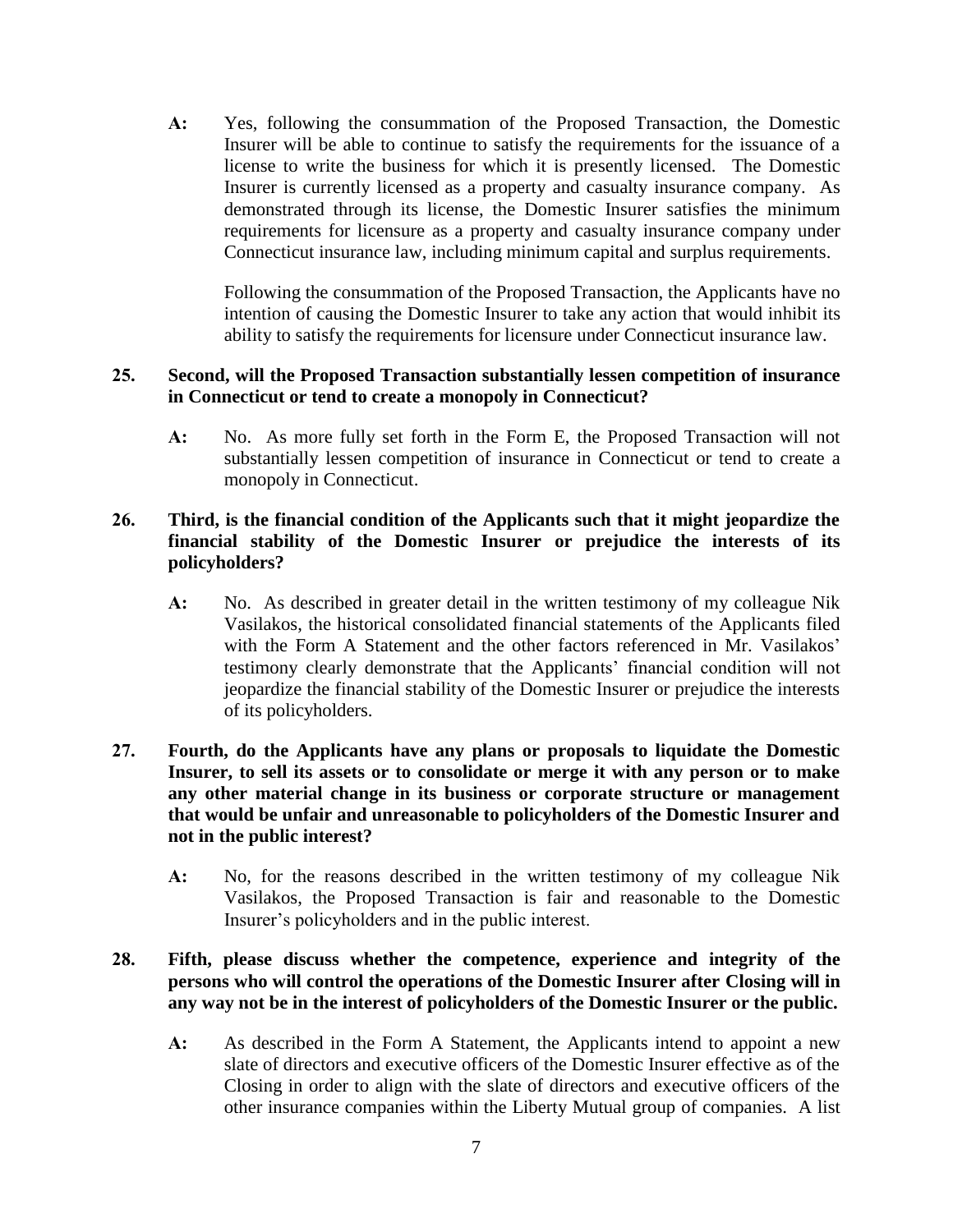setting forth the names and business addresses of the proposed directors and executive officers of the Domestic Insurer effective as of the Closing was provided to the Department as Exhibit D-1 (as amended) to the Form A Statement. I believe all of these proposed directors and executive officers are very well experienced and competent based on their history with the companies they serve and their prior work experience. Further evidence is reflected in the biographical information for such individuals that were submitted to the Department as part of the Form A Statement.

As SAM will no longer serve as the ultimate controlling person of the SAM and STFC group of insurers, the Applicants intend to appoint a new slate of directors and executive officers in order to align with the slate of directors and executive officers of the other insurance companies within the Liberty Mutual group of companies. A list setting forth the names and business addresses of the proposed directors and executive officers of SAM effective as of the Closing was provided to the Department as Exhibit D-2 (as amended) to the Form A Statement. I believe all of these proposed directors and executive officers are very well experienced and competent based on their history with the companies they serve and their prior work experience. Further evidence is reflected in the biographical information for such individuals that were submitted to the Department as part of the Form A Statement.

Lists setting forth the names and business addresses of the directors and executive officers of LMHC, MHI and LMGI were provided to the Department as Exhibit C-1, Exhibit C-2 and Exhibit C-3, respectively (each, as amended), to the Form A Statement. At the Closing, no changes are expected to be made to the Applicants' boards of directors or officers. I believe all of these directors and executive officers of the Applicants are very well experienced and competent based on their history with the companies they serve and their prior work experience. Further evidence is reflected in the biographical information for the directors and executive officers of the Applicants that were submitted to the Department as part of the Form A Statement.

I am personally acquainted with a number of the directors and executive officers of the Applicants and the proposed directors and executive officers of the Domestic Insurer and SAM. Based on my personal knowledge and the biographical information submitted to the Department, I can confirm that all of these directors and executive officers are not only highly competent and experienced, but individuals of the highest moral integrity.

Based on the above together with the anticipated structure of the board of directors and management of the Domestic Insurer and Reorganized SAM as described in the Form A Statement, the competence and integrity of those persons who will control the operation of the Domestic Insurer after the Closing will in no way be adverse to the policyholders of the Domestic Insurer or the interest of the public.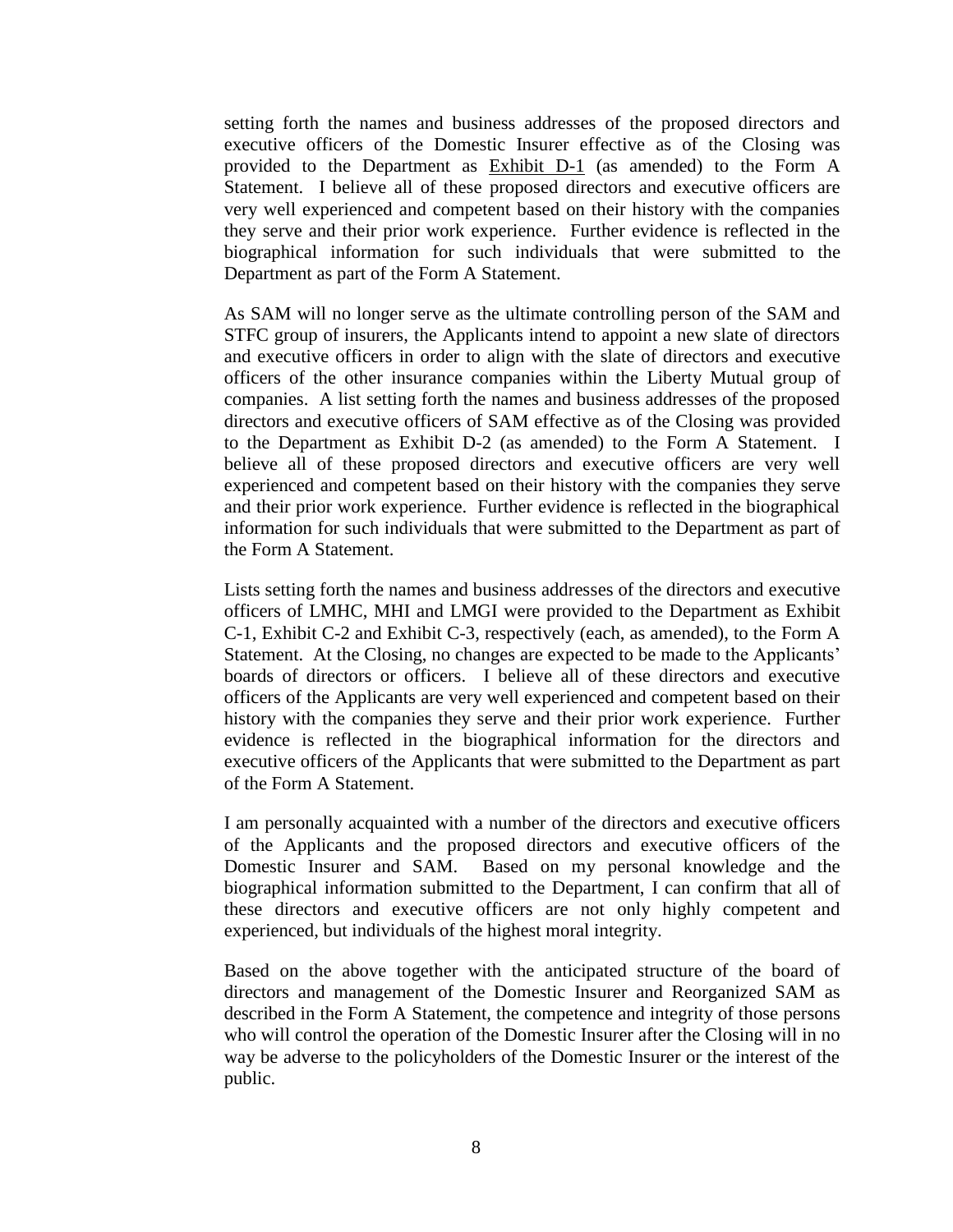### **29. Sixth, will the Proposed Transaction likely be hazardous or prejudicial to those buying insurance?**

**A:** No. The Proposed Transaction will not be hazardous or prejudicial to those buying insurance. To the contrary, as described in the written testimony of my colleague Nik Vasilakos, the Proposed Transaction will have a positive effect on the insurance buying public.

## **V. Closing Remarks**

### **30. Is there anything else that you would like to add at this time?**

**A:** Yes. I would like to thank Commissioner Mais, Hearing Officer Chin, Ms. Belfi, Mr. Cotrone, Ms. Dowty and the other Department Staff for their prompt attention to this matter and for their diligence in reviewing the Form A Statement. Based on the record established, including the written testimony of my colleague Nik Vasilakos submitted to the Department in connection with this hearing, and the filing of the Form A Statement, it is the Applicants' position that the proposed acquisition of control of the Domestic Insurer satisfies all of the applicable standards of review for approval under Conn. Gen. Stat. § 38a-132(a) and that the Commissioner has a sufficient and robust record for the issuance of an approval order with respect to the proposed acquisition of control as set forth in the Form A Statement.